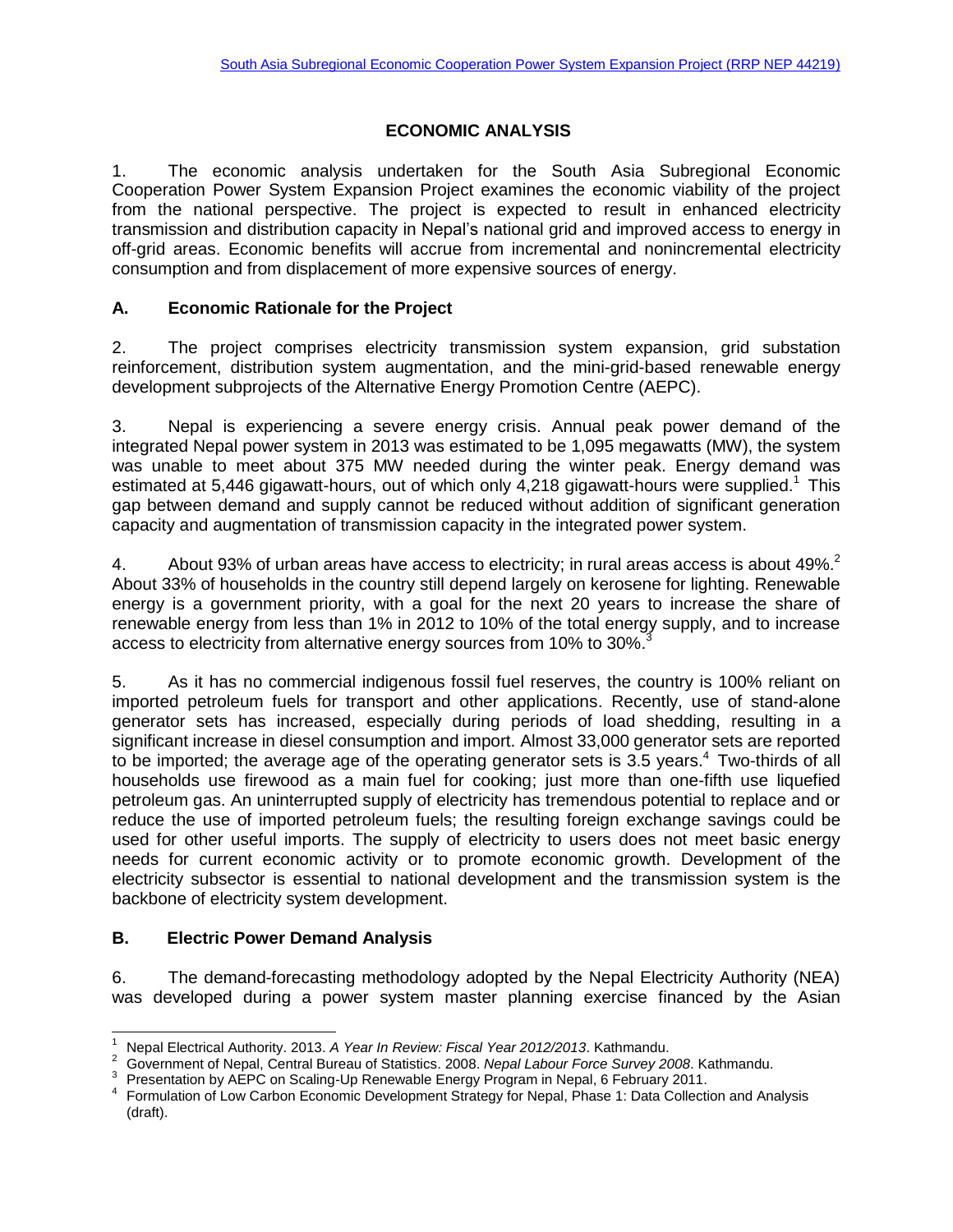Development Bank (ADB) in 1998. NEA has since updated key model assumptions periodically. The demand-forecasting model broadly follows an econometric approach, incorporating assessments of price and income elasticity of demand. Overall, NEA forecasts electricity demand to grow by an average of 8.3% per annum from 2013 to 2028, and peak demand to grow by an average of 8.1% per annum, with losses declining from 25.5% to 15.05%.

7. The actual average per capita electricity consumption was 108 kilowatt-hours (kWh) in 2012. The Government plans to achieve average consumption of 140 kWh per capita by the end of Thirteenth Plan (2013–2016). 5

## **C. Least-Cost Analysis of the Project**

8. NEA no longer prepares a least-cost system expansion plan in the conventional sense. Following the opening of the energy sector to private developers, NEA is responsible for only a portion of generation expansion. Further, while licenses have been issued for thousands of MW of new hydropower capacity, experience has taught NEA system planners that such licenses are not a reliable indicator of project development. Obstacles range from environmental permitting to financing, resulting in a small fraction of potential projects being realized, and typically not according to the original schedule. In this context, the subject transmission projects have been prioritized due to the hydropower potential in the Kali Gandaki and Marsyangdi valleys and on the basis of power purchase agreements signed with independent power producers. Analysis of options for voltage levels and conductor type has been undertaken to determine that the least-cost solution has been selected, taking into account uncertainties regarding future independent power producers and export of electricity to India. NEA adopts an "n-1" criterion for transmission planning, i.e., network expansion is planned so that any single component outage can be sustained without loss of load. Distribution augmentation has been prioritized in areas with high losses and significant overloading of substation transformers, and NEA's standard planning principles and designs have been adopted for those areas.

9. Renewable energy is a priority for providing least-cost, clean, and safe solutions for commercial energy to remote and sparsely populated areas that are unviable for grid extension. Identification of least-cost renewable energy solutions are made on a case-by-case basis according to an evaluation framework developed by AEPC; no specific projects have been identified at this stage.

# **D. Detailed Project Economic Cost–Benefit Analysis**

# **1. Project Economic Costs**

10. All costs and benefits are expressed at a constant 2014 price. The world price numeraire is used. Traded inputs are valued at their border price equivalent values, and nontraded inputs are valued at domestic prices and then adjusted to the world price numeraire by multiplying by the estimated standard conversion factor of 0.93, calculated using a simple trade-weighted approach. No significant distortions are assumed for the wage rates for skilled labor. In the case of unskilled labor, underemployment exists in the economy, resulting in the opportunity costs of unskilled labor being less than the promulgated minimum wage rates. Based on an assessment of underemployment in the unskilled sector, average wage rate, and expected wage rates paid by the project to unskilled labor, a shadow wage rate of 0.75 was adopted. The fuel conversion factor is estimated at 0.98 based on current fuel prices in the domestic market.

 <sup>5</sup> Government of Nepal, National Planning Commission. 2013. *Approach Paper Thirteenth Plan.* Kathmandu.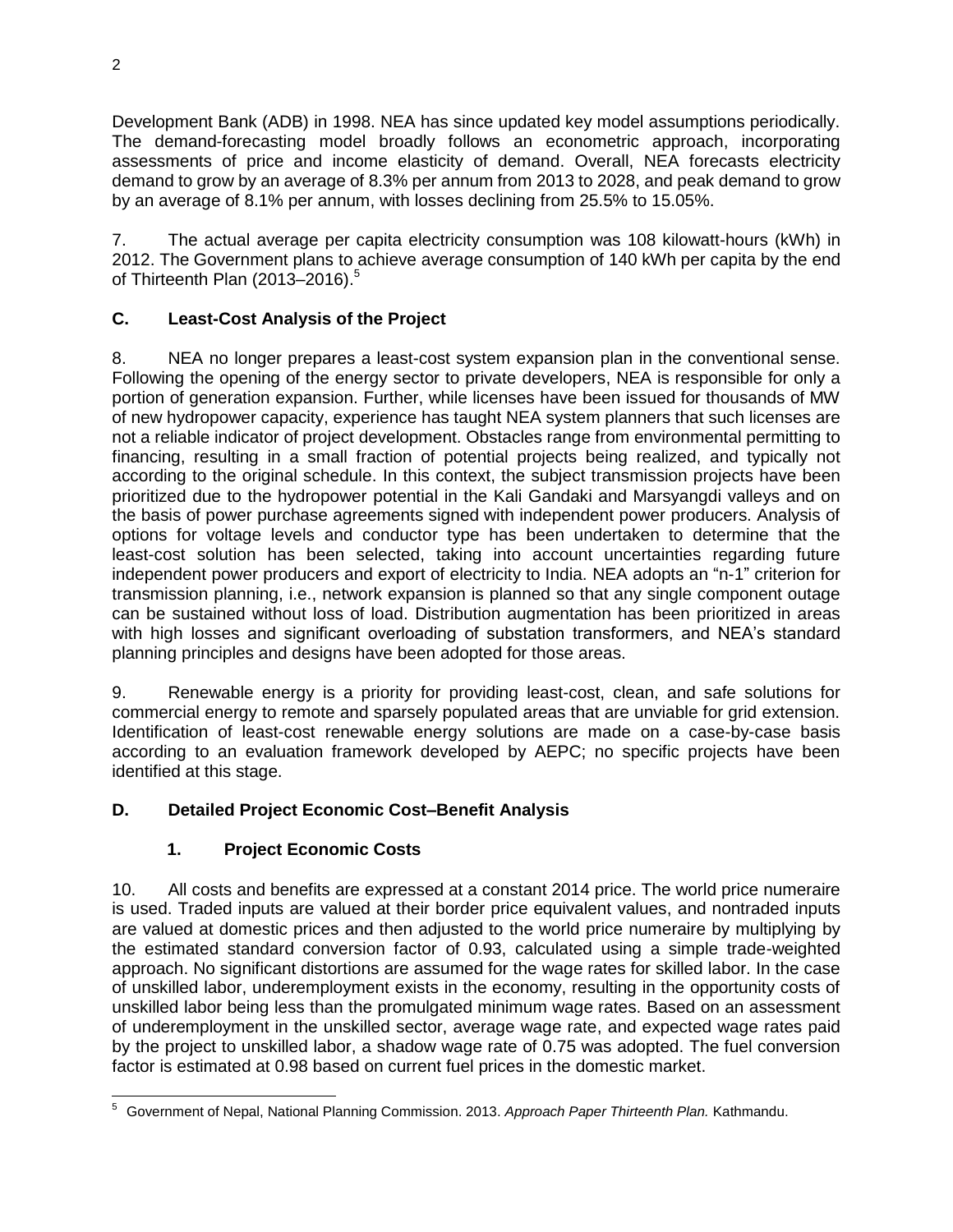11. Project financial costs are categorized as investment costs (including taxes and duties), other costs (i.e., environmental and social mitigation, project management, and construction supervision), and contingencies (both physical and price). Where adequate and reliable information is available, land is valued at its opportunity cost; otherwise it is valued at assumed market value.<sup>6</sup> Capital costs include physical contingencies but exclude price contingencies as well as taxes and duties.

12. The total economic cost of the project is estimated to be \$360.39 million (Table 1).

|                                                                                | <b>Economic</b> |
|--------------------------------------------------------------------------------|-----------------|
| <b>Subproject</b>                                                              | Cost            |
| Kali Gandaki corridor transmission line and substation augmentation            | 150.45          |
| Marsyangdi corridor including Marsyangdi-Kathmandu and substation augmentation | 149.42          |
| Samundratar-Trishuli 3B to transmission and substation augmentation            | 13.64           |
| Grid service substations                                                       | 8.03            |
| Distribution system augmentation                                               | 39.41           |
| AEPC's mini-grid based renewable energy development                            | 26.71           |
| <b>Total</b>                                                                   | 387.67          |
| $AEPC =$                                                                       |                 |

Source: Asian Development Bank staff estimates.

13. Based on international experience, the operating costs are estimated at 1.5% of capital costs for transmission subprojects, 2.5% for distribution system reinforcement, and 4% for renewable energy projects.

14. The proposed project investments are only part of the total cost of delivering electricity to consumers; the total cost of supply must be included. Incremental transmission investments require continued investment in generation, other transmission, and distribution. While a detailed marginal cost study is beyond the scope of the present analysis, an approximation is based on proxy units. The capital cost breakdown of a selection of hydropower plants is used to arrive at the specific conversion factor and is used in conjunction with the power purchase agreement wet and dry season buy rates for independent power producer plant supported by the project.

# **2. Project Economic Benefits**

15. Project benefits include a reduction in energy not served; an increase in capacity for meeting growth in demand; and, in the case of the grid service substation and distribution components, a reduction in losses. Use of diesel for power generation is prevalent; captive generator sets are assumed generate about 500 MW equivalent of electricity diesel, drawing a huge amount of national resources for the import of diesel. The cost of electricity generation by diesel, in the absence of sufficient generation in the integrated Nepal power system, is exorbitantly high. The opportunity cost of electricity given the high demand for electricity.

16. The resource cost saving is estimated with diesel for small and medium-sized generator sets and kerosene for lighting (the fuels most likely to be displaced by the project). For willingness to pay, a semi-log interpolation between the resource cost-saving value and the appropriate NEA realization rate is used. For the transmission and distribution components and

 6 This assumption is not material in overall economic internal rate of return (EIRR) calculations; a full opportunity cost valuation of land is expected to be lower than its market value resulting in a higher overall EIRR.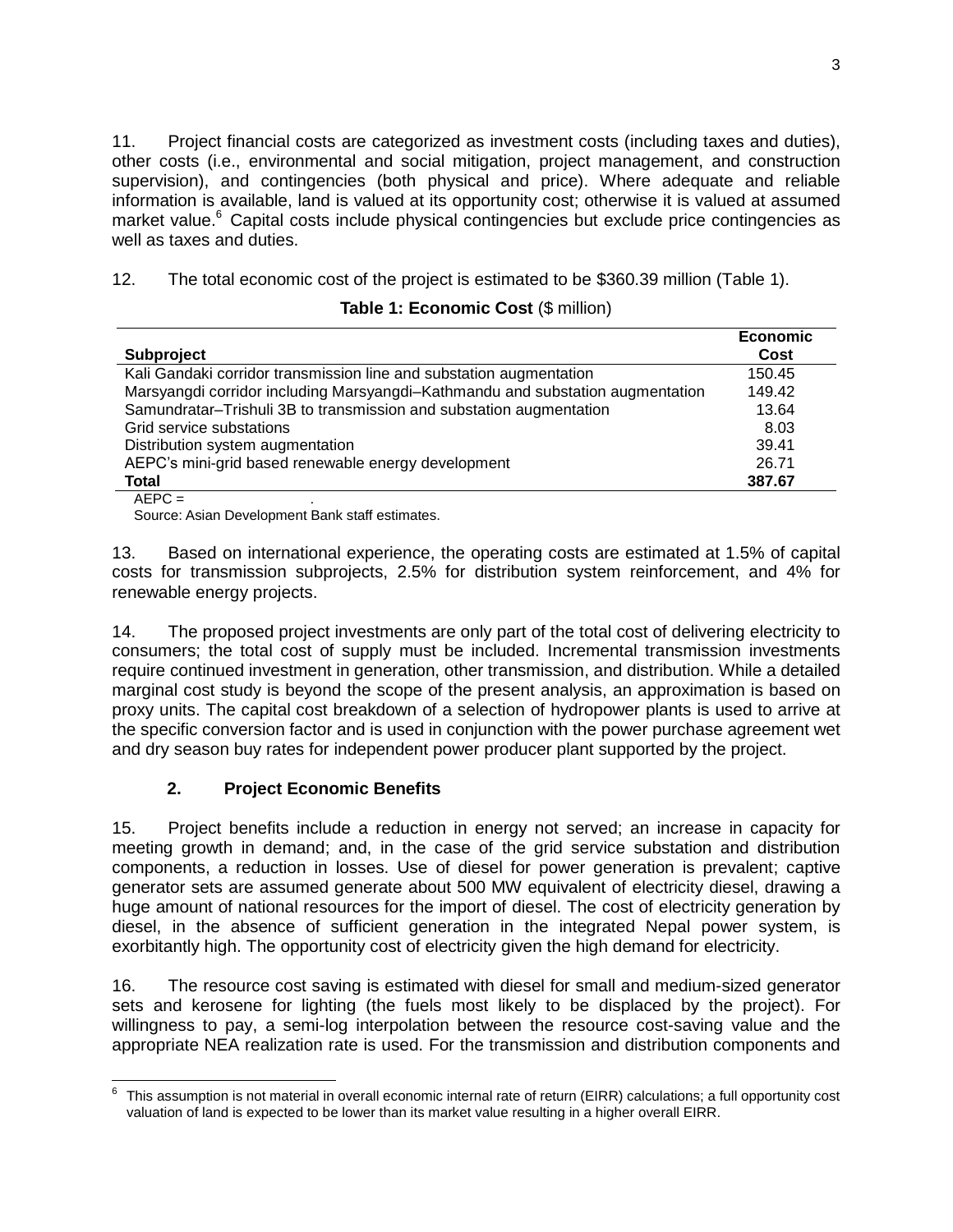on the basis of an assessment of the expected demand and supply balance, half of the electricity transmitted by the project during the dry winter months is assumed to be incremental output (valued at willingness to pay) and that the other half will be nonincremental (valued at resource cost saving). For the rest of the year, an expectation of a surplus of hydropower supports an assumption that that all output is incremental. For the renewable energy components, all electricity used in excess of the kWh equivalent of current kerosene consumption is assumed to be incremental output. The renewable energy projects also avoid carbon emissions; this is valued using an emissions factor of 0.0025 tons of carbon dioxide/kWh and a unit value of \$10/ton of carbon dioxide. The improvement in incomes of electrified consumers vis-à-vis nonelectrified consumers is also likely to improve the health and education of rural households, however these benefits are not quantified in this analysis.

17. The on-grid transmission and distribution components will support delivery of at a minimum of 200 MW of new clean energy supplies to electricity consumers in Nepal, sufficient for the minimum needs of at least 2 million people. The transmission component will facilitate a minimum of 1,200 MW of power exchange with India. The off-grid component will help about 30,500 households to access clean renewable energy. Around 20,000 ton of carbon dioxide will be reduced annually mainly due to displacement of fossil fuel and kerosene-based lighting systems in off-grid areas.

### **E. Economic Internal Rate of Return**

18. The economic evaluation by project component indicates that the project will deliver a positive economic return, with an aggregate economic internal rate of return (EIRR) of 22% (Table 2). $^7$  The details of the calculation are shown in Table 3.

### **Table 2: Summary of Economic Results by the Project**

| <b>Subproject</b>                                                                 | EIRR $(%)$ |
|-----------------------------------------------------------------------------------|------------|
| Kali Gandaki corridor transmission line and substation augmentation               | 26         |
| Marsyangdi corridor including Marsyangdi to Kathmandu and substation augmentation | 17         |
| Samundratar-Trishuli 3B to transmission and substation augmentation               | 32         |
| Grid service substations                                                          | 24         |
| Distribution system augmentation                                                  | 22         |
| AEPC's mini-grid based renewable energy development                               | 12         |
| <b>Combined</b>                                                                   | 22         |
| $FIRR = economic internal rate of return.$                                        |            |

Source: Asian Development Bank staff estimates.

### **F. Sensitivity Analysis**

19. Sensitivity analysis of the EIRR for the combined project indicates that returns remain very stable against adverse conditions. Sensitivity was tested for increased costs, decreased benefits, increased cost of supply, and increased operation and maintenance costs (Table 4). Even when all the adverse changes are considered, the project EIRR remains well above the assumed economic discount rate of 12%. Based on these results, the project appears to be economically viable.

<sup>7</sup> For the AEPC's renewable energy component, five sample projects (two mini-hydro grid, one solar grid, and two solar-wind hybrid grid) were aggregated and analyzed, and the result is considered to be representative to the whole component.